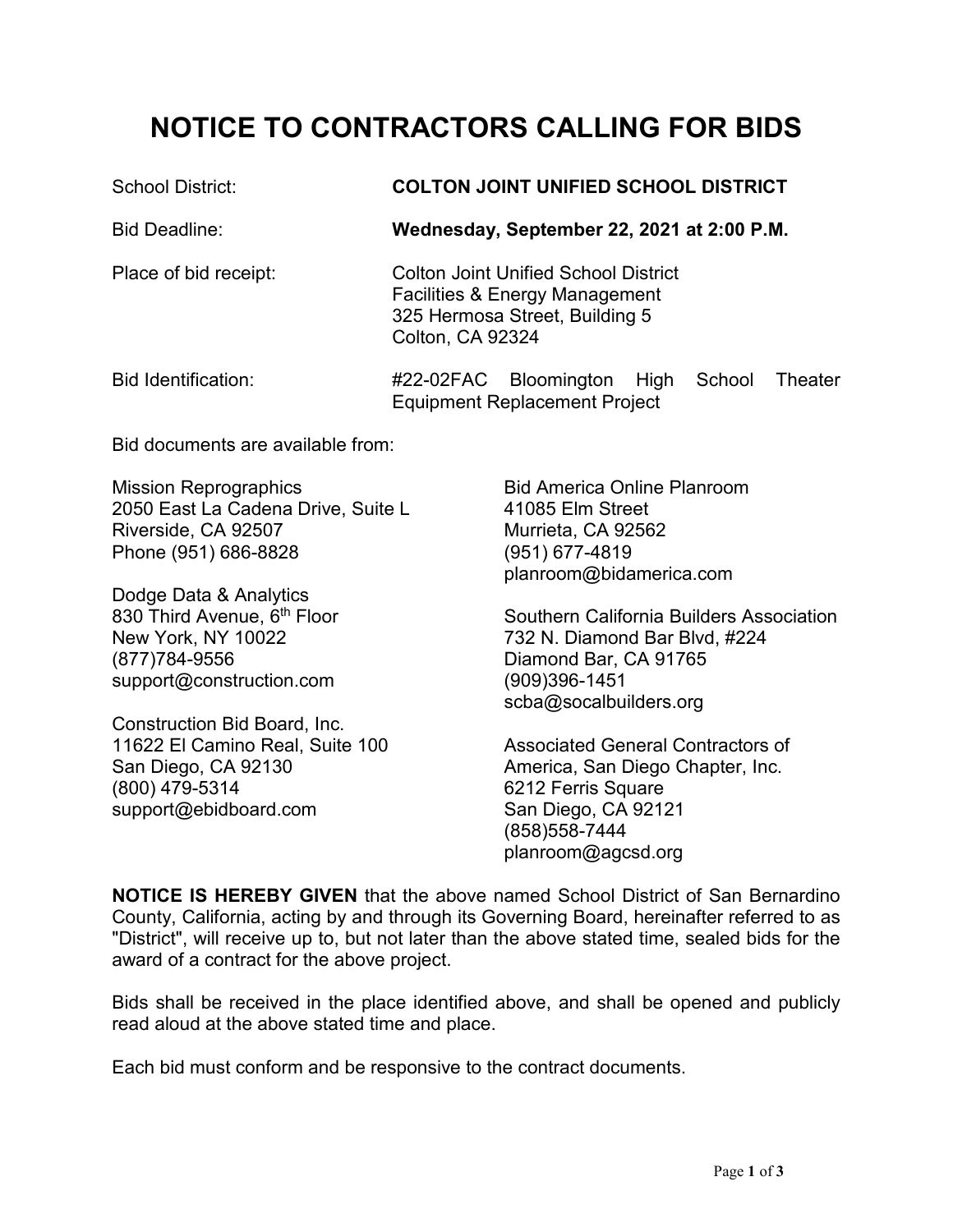All prospective bidders are required to attend a mandatory pre-bid job conference scheduled for this project. The job conference will give prospective contractors the opportunity to investigate and acquaint themselves with conditions relating to the job so they may understand the facilities, and restrictions attending the execution of the work. Only contractors attending the pre-bid job conference will be allowed to bid on this project.

The mandatory job conference will take place on **Tuesday, September 7th, 2021** at **8:30 A.M.** at Bloomington High School, 10750 Laurel Ave, Bloomington, CA 92316. The meeting place is the Administration office on Laurel Avenue. Jobwalk is mandatory for GC's., optional for subcontractors.

As a condition of submitting a bid for this Project, and in accordance with California Public Contract Code section 20111.6, prospective bidders are required to submit to the District the completed **PREQUALIFICATION QUESTIONNAIRE.** These documents will be the basis for determining which bidders are qualified to bid on this Project. Bidders previously approved under the general annual **PREQUALIFICATION QUESTIONNAIRE** where the approval has not expired are already qualified for bid eligibility. All subcontractors holding an M.E.P CA contractor's license must pre-qualify to be eligible to bid, even if they are not bidding under that license but hold one of the M.E.P licenses. Prequalification documents are available from the Colton Joint Unified School District Website at [www.cjusd.net](http://www.cjusd.net/) Prequalification documents must be submitted to Facilities Planning and Construction Department at 325 Hermosa Street, Building 5, Colton, CA 92324 by **2 P.M. September 8th, 2021.** 

Each bid must be on the District's Bid Form and must be accompanied by the bid security, List of Proposed Subcontractors and Non-collusion Declaration, and other forms furnished with the Contract Documents.

The District reserves the right to reject any or all bids or to waive any irregularities or informalities in any bids or in the bidding.

No award shall be made for work under this contract unless and until the CONTRACTOR verifies to the DISTRICT that the CONTRACTOR possesses all necessary permits, certificates and licenses, and will continue to be properly licensed throughout the term of the Contract. Any CONTRACTOR not so licensed is subject to penalties under the law. Each general bidder must possess a current **Class B or C-10 Contractor license.**

Bidders are advised that this contract is a public work for purposes of the California Labor Code, which requires payment of prevailing wages. Wage rates can be obtained from the Director of the Department of Industrial Relations at <http://www.dir.ca.gov/OPRL/dprewagedetermination.htm>As of March 1, 2015 all contractors bidding on a public works project must be registered with the Department of Industrial Relations pursuant to Labor Code section 1725.5. [http://www.dir.ca.gov/Public-](http://www.dir.ca.gov/Public-Works/PublicWorks.html)[Works/PublicWorks.html](http://www.dir.ca.gov/Public-Works/PublicWorks.html)

No bidder may withdraw his bid for a period of ninety (90) days after the date set for the opening of bids.